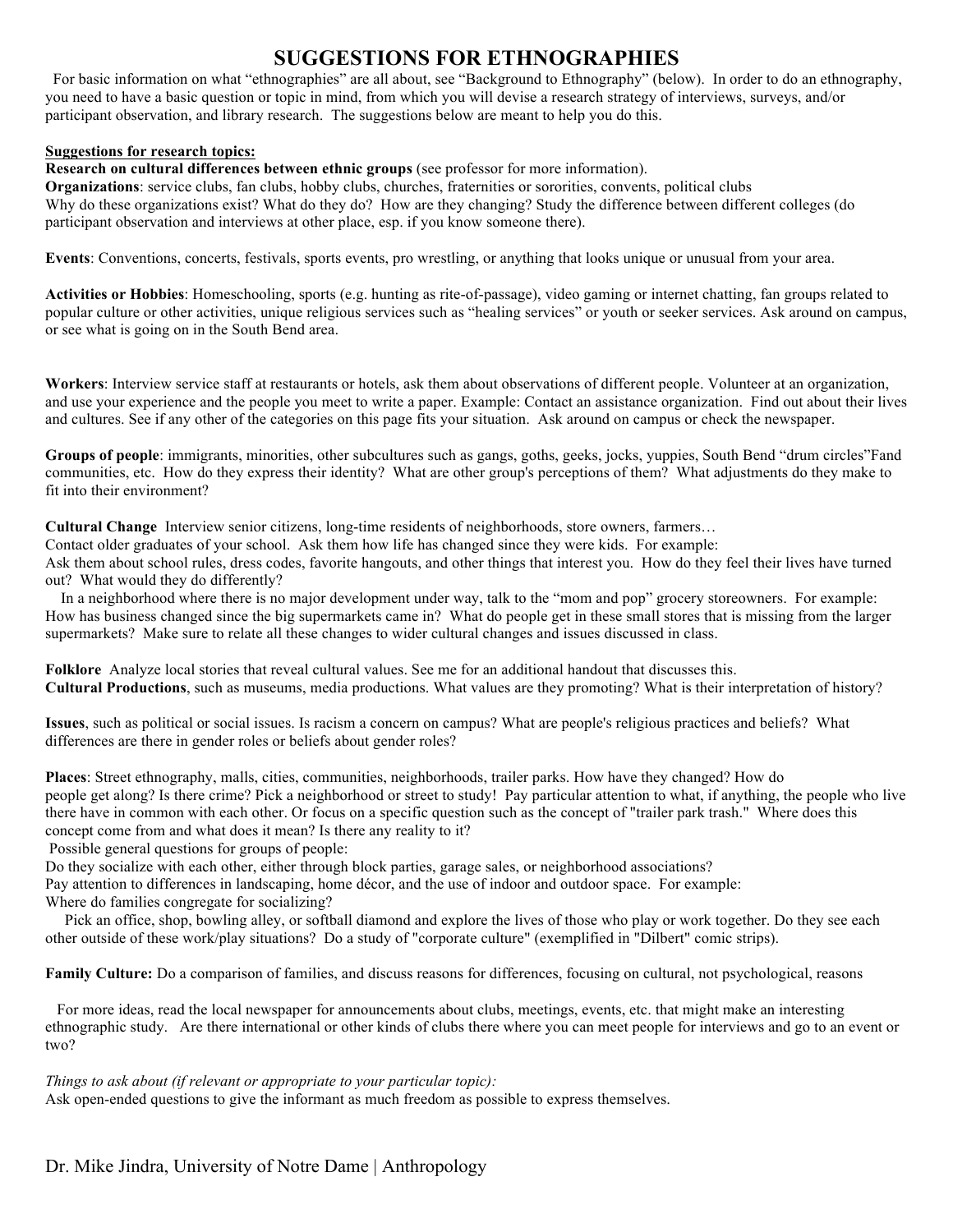Opening question such as "Why do you do this? Why do you belong to this" are good. Their responses will stimulate other follow-up questions. "Why do they do it?" "What does it mean?" "What values do they represent?" "How is it (they) changing?" are all questions, among many others that could be kept in mind during this process.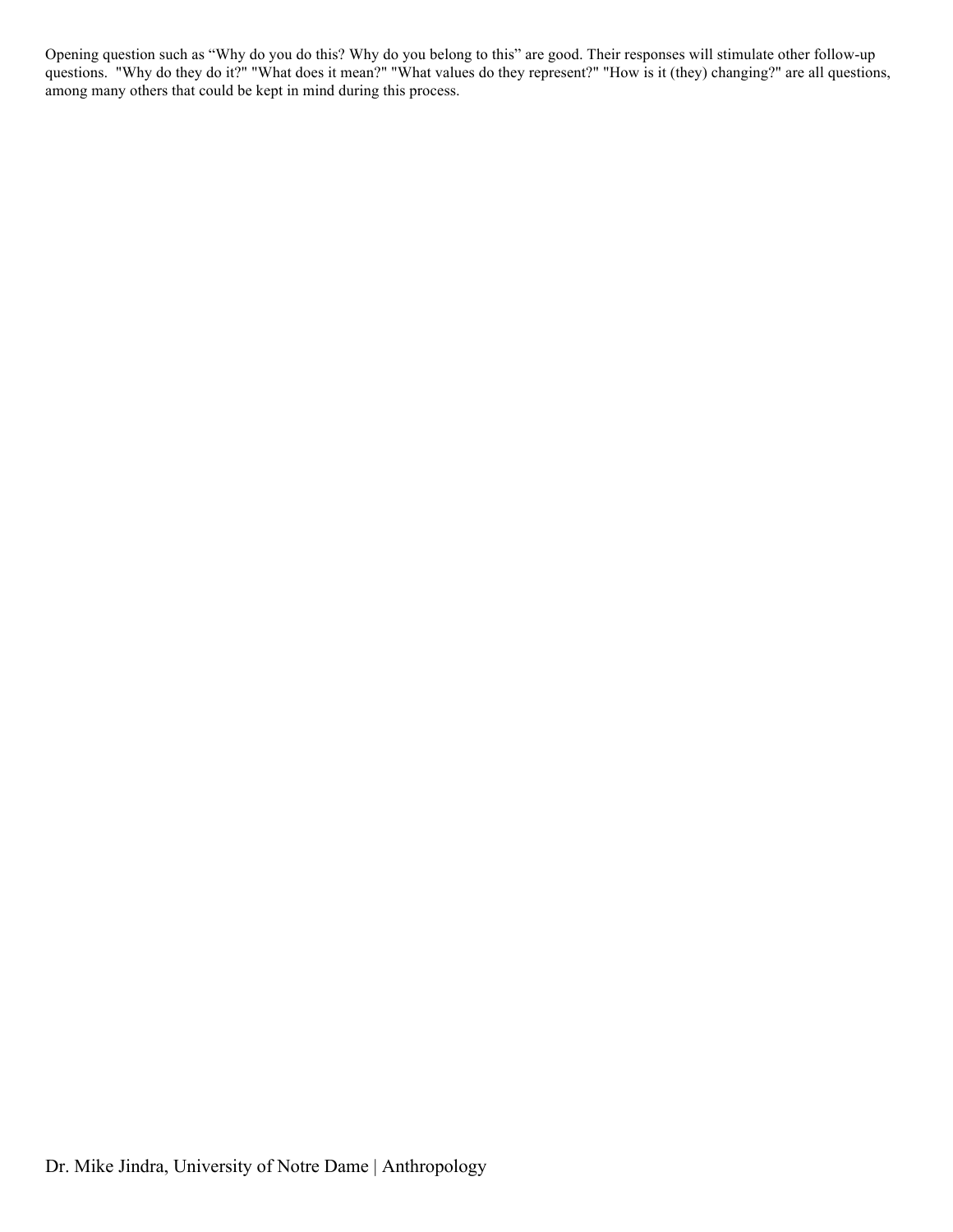### **Cultural Anthropology Paper Guidelines**

 Research: One key requirement is to include both fieldwork and library research. You are required to go out and talk to someone (do interviews), witness or participate in an activity, or both. A paper done using only library research is not acceptable (unless I grant you an exception beforehand). For the library research, find out what has been written on your topic by others. See me if you think library research (or field research) is not relevant to your topic.

 You may decide how best to do your research, but I suggest that you first conduct a thorough literature search on your chosen topic. Review what has been published (books, periodicals, newspapers, Internet) and gather basic information on your topic. **Look for these books and articles (e.g. First Search, Wilson Search) on the library databases.** Use interlibrary loan (through Worldcat) to find books not at our library (which means you can't wait until the last minute!) These should be your first sources of information. Use Internet search engines only to look for additional materials or ethnographic information if appropriate for your topic. This literature may help give you questions and issues for your interviews and it may help you figure out which specific topics or issues you are interested in. Remember to integrate your research with topics and issues from class, especially focusing on the idea of culture. Attempt a cultural analysis of the topic you have chosen.

When writing the paper up: First of all, utilize what you have learned in your writing classes! How do you write a good paper? Pick an appropriate topic, do research, organize and structure the paper well (use subheadings in the paper), and make sure you edit the paper through at least two drafts. Structure the paper well, both as a whole (introduction, main body, conclusion, etc.) and within each paragraph (topic sentence, sentences that follow each other logically). **Cite your references in the text of the paper,** using a recognized method. The standard anthropology style is the author/date method in parentheses in the text (Chicago Manual of Style), not foot or endnotes, but I will permit others. Put any lists of interview questions or other supplementary information in an appendix to the paper, if appropriate. Also, make sure you combine information from the course with your own research and analysis. Look through course readings to see what topics relate to your paper. Show that you can think analytically, logically, and creatively. Make sure you are not plagiarizing, since this will hurt your grade for the entire class and can even result in class failure. A skillful blending of various sources into a wellargued interesting essay is a major part of a good paper.

Structuring the paper: There are several ways to structure or organize your paper. One way is below.

I. Introduction- What are you interested in and why? What is the question, issue, group, event, etc. that you studied? Introduce it to the reader. What is the background?

II. Research: How did you do the research? (Participant/observation, interviews, surveys, etc?) Add details, complications, etc. Have you found anything written about your topic before? (Library research!) What did you find? What information did you get?

III. Analysis and interpretation of the information: What does it mean? Did you have a thesis, and did what you find confirm or contradict your thesis? What others have written on the topic? What does your information reveal about the culture of what you studied? What topics in the text or brought up in class does your project relate to? Tie material into the course as much as possible.

IV. Conclusion Sum up the paper and your analysis.

The paper is worth 25% of your final grade, and will be graded using the following scale:

- 1. Organization: the extent to which the paper moves from section to section and paragraph to paragraph logically and coherently, with an introduction and conclusion that describes and sums up the paper clearly. Can the reader follow your paper easily? (3 points)
- 2. Spelling, grammar and citations (3 points)
- 3. Methodology (How did you do your research?) and use of course material (7 points)
- 4. Originality: How well did you summarize the information? What was the quality of your analysis and interpretation? (7 points)